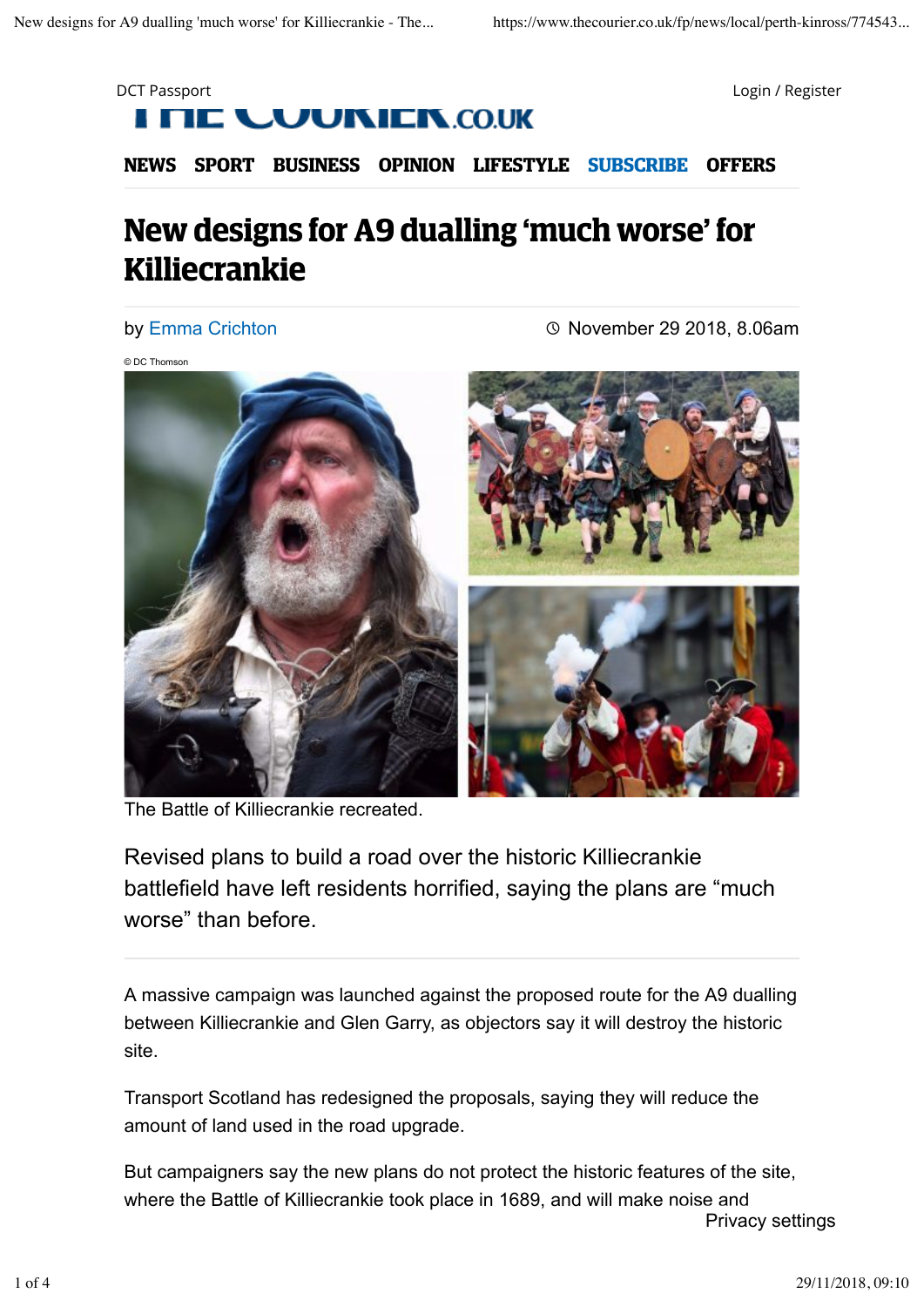DCT Passport Login / Register

>> Keep up to date with the latest news with The Courier newsletter

George MacLean, a member of campaign group Killiecrankie 1689, said: "We were horrified at what we saw when we attended a meeting to see the refined designs.

"The new designs don't improve things for the battlefield site and make things much worse for the people who live here.

"Earthworks on the battle site have been reduced in volume but this has meant that the proposed embankments on the northbound side are now very steep, rather than gradual and still will have major impact for tourists hoping to enjoy the battle site look and feel.

"The earth bund, which has been used as a sound barrier since the current A9 was built, is also to be removed and replaced by a wall of low height which will have a major sound impact across the whole village and up the hill as well."

At a public meeting earlier this month the new designs were showcased by transport bosses. Historic relics from the conflict between the Jacobites and Government troops were also on display.

They were unearthed during an extensive archaeological survey by Transport Scotland.

A Transport Scotland spokesman said: "We are aware of the sensitivities around what is an important inventory battlefield and we have been engaging extensively with the local community and key stakeholders since 2012.

"As the existing A9 already runs through the site of the battlefield, it was clear that any dual carriageway widening options would have some impact on it.

"Having published draft orders for the scheme last November, we have made a number of design refinements to reduce land take on the battlefield site following feedback from Historic Environment Scotland and the local community.

"We continue to work with objectors to the scheme to try and resolve any issues. However, given the number of objections it is likely that we will need to hold a Public Local Inquiry which would take place next year before any further progress can be made on the scheme."

The designs are open for public comments until Friday. Objections ' Privacy settings